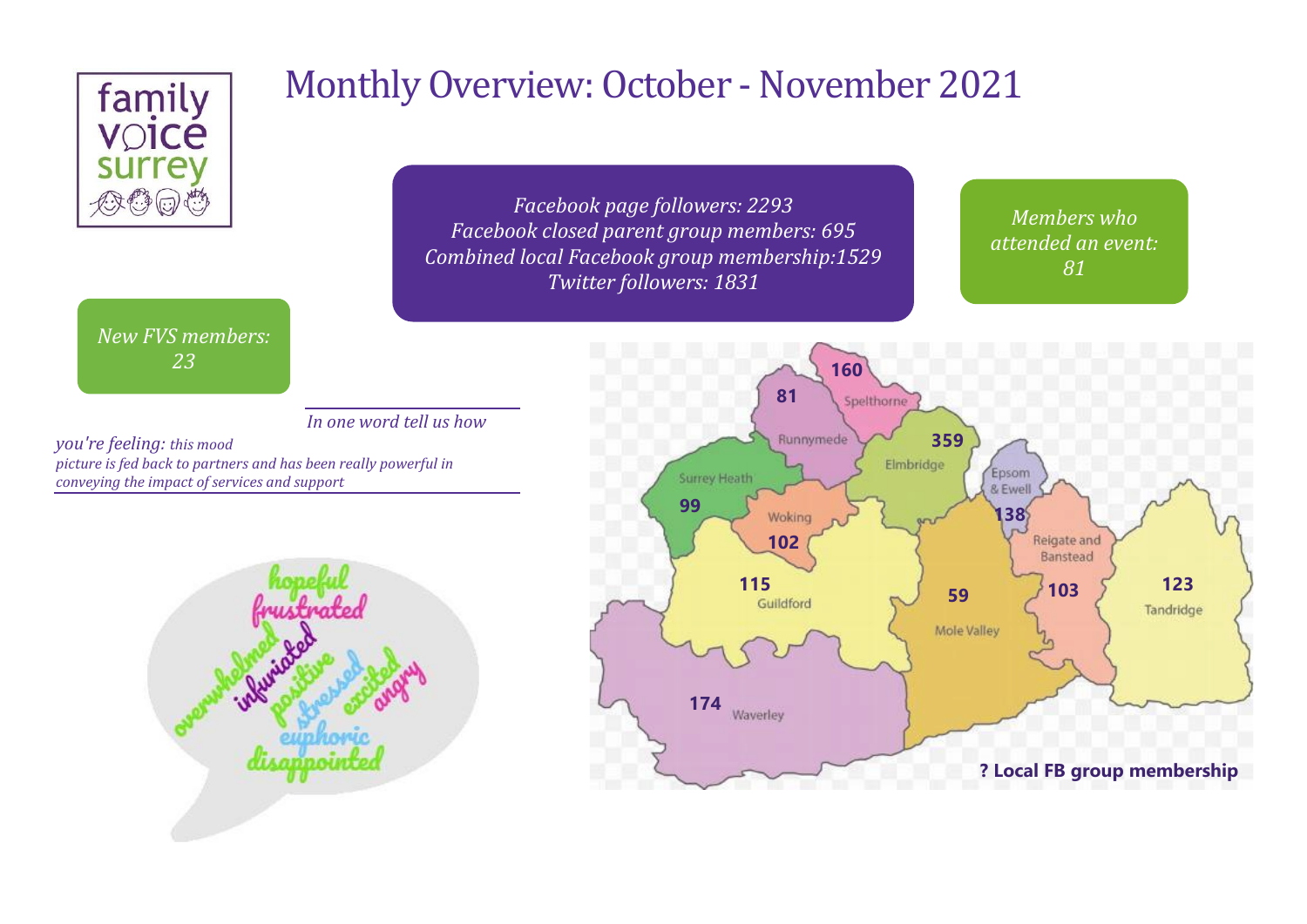

| What we have heard                              |                                                                                                                                                                                                                                                                                                                                                                                                                                                                                                                                                                                                                                                                   |  |  |  |
|-------------------------------------------------|-------------------------------------------------------------------------------------------------------------------------------------------------------------------------------------------------------------------------------------------------------------------------------------------------------------------------------------------------------------------------------------------------------------------------------------------------------------------------------------------------------------------------------------------------------------------------------------------------------------------------------------------------------------------|--|--|--|
| <b>Restrictive food</b><br>intake               | All members want to send a letter to their MP re lack of funds for ARFID. Whatsapp group set up and going well. To join contact<br>shannon.t@familyvoicesurrey.org                                                                                                                                                                                                                                                                                                                                                                                                                                                                                                |  |  |  |
| <b>PfA Event</b><br>(SCC/FVS/Surrey<br>Choices) | • Where is the support for academically young people with mental health needs?<br>• Parents shared concerns about the vulnerability of young people with SEND to drugs                                                                                                                                                                                                                                                                                                                                                                                                                                                                                            |  |  |  |
| <b>Tribunal Stories</b>                         | •LA conceded before Tribunal and awarded fulltime DIRECT 1-1 for a child who is in year 6 but the provision stated that it was only while at<br>PRIMARY SCHOOL which obviously is useless to the child going to senior school in September. They have gone back and its been changed to<br>while in a MAIN STREAM setting. No explanation as to why these words are being used and obviously is causing parents unnecessary stress.<br>• The LA postponed a tribunal 24 hours before it was meant to go ahead and changed witnesses and reports last minute – this has<br>detrimentally affected the parent who has been building up to this for a very long time |  |  |  |
| Inclusion                                       | • Parents ask who holds the LA accountable when parents are scapegoated for failure of schools to recognise SEN and support children<br>resulting in school placements breaking down and children out of school because there is no suitable provision?                                                                                                                                                                                                                                                                                                                                                                                                           |  |  |  |
|                                                 | • Lot of questions around role of inclusion officer following some recent job adverts for SCC inclusion officers.<br>• Families whose children do not have firm diagnoses (ASD) are not able to access help for severe anxiety in their children. School attendance<br>becomes impossible, and alternative provision seems unachievable.<br>• Systems are not able to respond to co-morbidity or the possibility of more than one person in a household with additional need<br>• Gender dysphoria is an increasingly important and difficult topic raised by our families and is leading to exclusion                                                            |  |  |  |
| <b>EHCP Processes</b>                           | •SEND caseworkers not responding to calls or emails. SE quadrant is well known, but we hear of this throughout the county.<br>• Annual review paperwork takes months to arrive, if at all.                                                                                                                                                                                                                                                                                                                                                                                                                                                                        |  |  |  |
|                                                 | • Parents are struggling to access EHCP level support for post 16 students                                                                                                                                                                                                                                                                                                                                                                                                                                                                                                                                                                                        |  |  |  |
| <b>Transport</b>                                | • Parents are still unclear about disabled bus passes and whether these can be used to get to college/school<br>• The transition from school to college is not planned for well enough with families, leading to mistakes and excessive stress<br>• We heard another positive story from a parent who requested the travel allowance rather than a taxi. Good customer support.                                                                                                                                                                                                                                                                                   |  |  |  |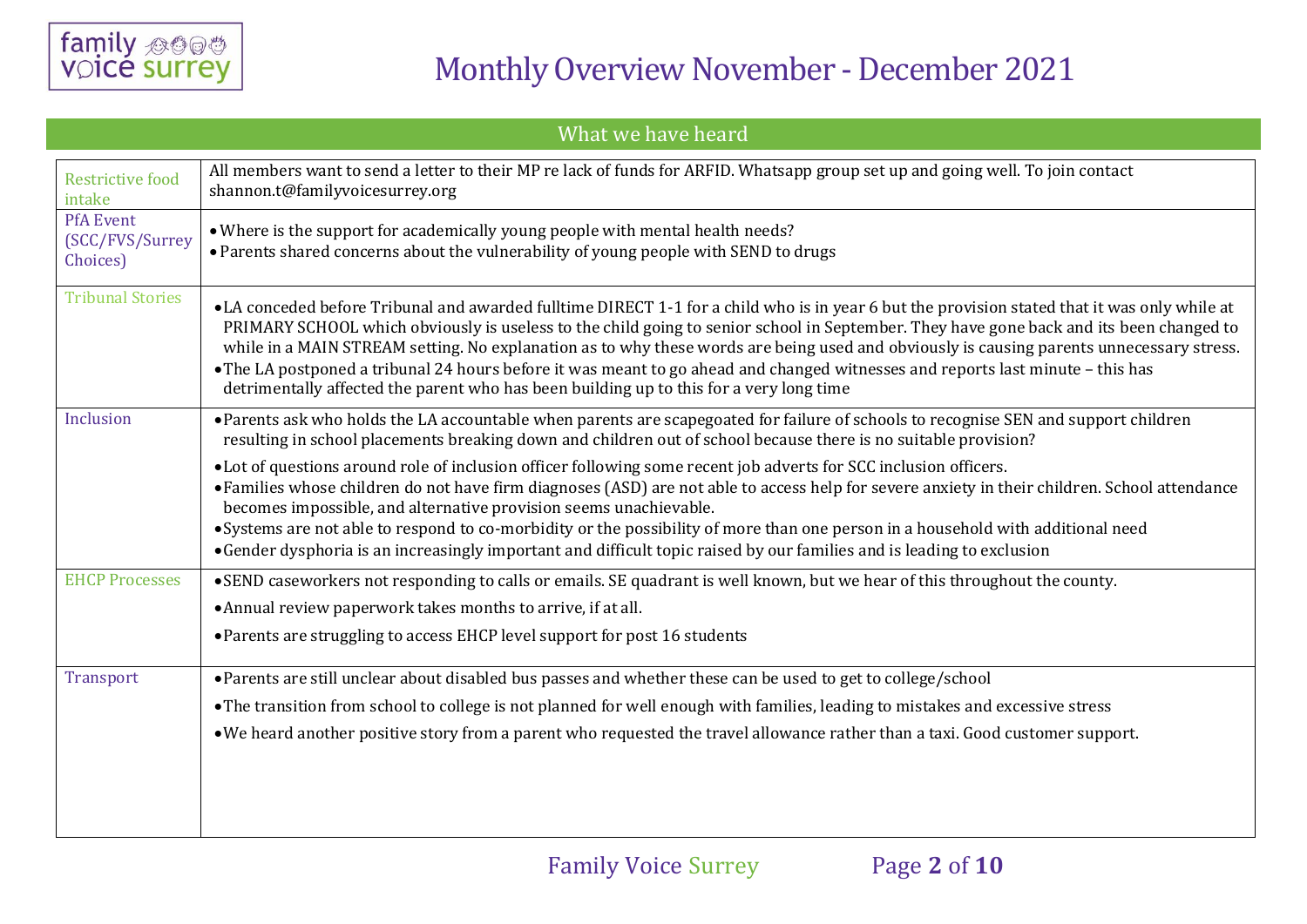

| Primary to                                                                     | • Many parents are still not being supported very well from the transition from primary to Secondary.                                                                                                                                                                                                                                                                                                                                                                                                                              |  |  |  |  |
|--------------------------------------------------------------------------------|------------------------------------------------------------------------------------------------------------------------------------------------------------------------------------------------------------------------------------------------------------------------------------------------------------------------------------------------------------------------------------------------------------------------------------------------------------------------------------------------------------------------------------|--|--|--|--|
| Secondary<br><b>Transition</b>                                                 | • Parents have to fight to be heard and many schools disregard all the hard work the primary schools have already put in place for children<br>going into Secondary Schools.                                                                                                                                                                                                                                                                                                                                                       |  |  |  |  |
| Stories from a<br>group of parents<br>whose children<br>are in year 7 and<br>8 | •Secondary Schools seem unchanging in their approach – this is the way we have done it for 25 years and this is the way we will do it.<br>Secondary Schools need to be more willing to support children, listen to the voice of the parents and change their practices, if need be, to<br>support a child better. Parents should not feel they need to give threats to make the school change, but secondary schools should be more<br>willing to change and be more open minded and listen to the parents.                        |  |  |  |  |
|                                                                                | • Secondary Schools should do their homework better and read all the paperwork regarding new SEND children coming into their schools and<br>then put proper plans in place for those children and discuss the plans with the parents so that the parents know what is going on with their<br>children.                                                                                                                                                                                                                             |  |  |  |  |
|                                                                                | • Secondary schools need to be better at communicating with the parents about what is going on with their SEND children. Its not good<br>enough to communicate about a major issue 2 days after it has happened. Some Send children are kicked to the side and now have low<br>grades because of the lack of support given at the Secondary School. They seriously lack motivation and have no reason to try.                                                                                                                      |  |  |  |  |
|                                                                                | • Also some children who really need an EHCP cannot seem to get the school to help them - give them advice and to support them in this<br>process.                                                                                                                                                                                                                                                                                                                                                                                 |  |  |  |  |
|                                                                                | • Some children that were doing really well in a primary school setting are now school refusing in Secondary because of a lack of support.                                                                                                                                                                                                                                                                                                                                                                                         |  |  |  |  |
| <b>Early Years</b>                                                             | • Family centres don't seem equipped to deal with children with developmental needs or disabilities. Sensory rooms are great, but it makes<br>parents feel excluded if that's the only part of the service they are able to access.                                                                                                                                                                                                                                                                                                |  |  |  |  |
|                                                                                | • If you are not eligible for Portage or for whatever reason you don't get it, who is the support/ what service helps you with schools,<br>information etc? Health visitors fade in and out                                                                                                                                                                                                                                                                                                                                        |  |  |  |  |
|                                                                                | • Parents are seeking information and support - FVS annual event will hopefully address some issues                                                                                                                                                                                                                                                                                                                                                                                                                                |  |  |  |  |
| Mindworks                                                                      | •Out of Hours Service for Mindworks Surrey - parent reaction: "We reached crisis point last night (again) and this time I bit the bullet and<br>called the crisis team. The nurse was fabulous and this morning the same advice team have come back to me and actioned more things in a<br>few minutes than we've been able to achieve in 6 years. Finally seems a bit more joined up. They have a record of everything that we've<br>asked for and that hasn't been done over the years and are finally saying they need to act!" |  |  |  |  |
|                                                                                | Two weeks later:                                                                                                                                                                                                                                                                                                                                                                                                                                                                                                                   |  |  |  |  |
|                                                                                | "Since then nothing else has happened, despite repeated pleas to the social care and CAMHS mental health teams. I even called the crisis team<br>at midnight on Saturday to be told that there was nobody who could help as they finished at 10pm. Could I take my daughter to A&E instead?                                                                                                                                                                                                                                        |  |  |  |  |
|                                                                                | "Do they literally have any idea what some of us are dealing with in our homes?"                                                                                                                                                                                                                                                                                                                                                                                                                                                   |  |  |  |  |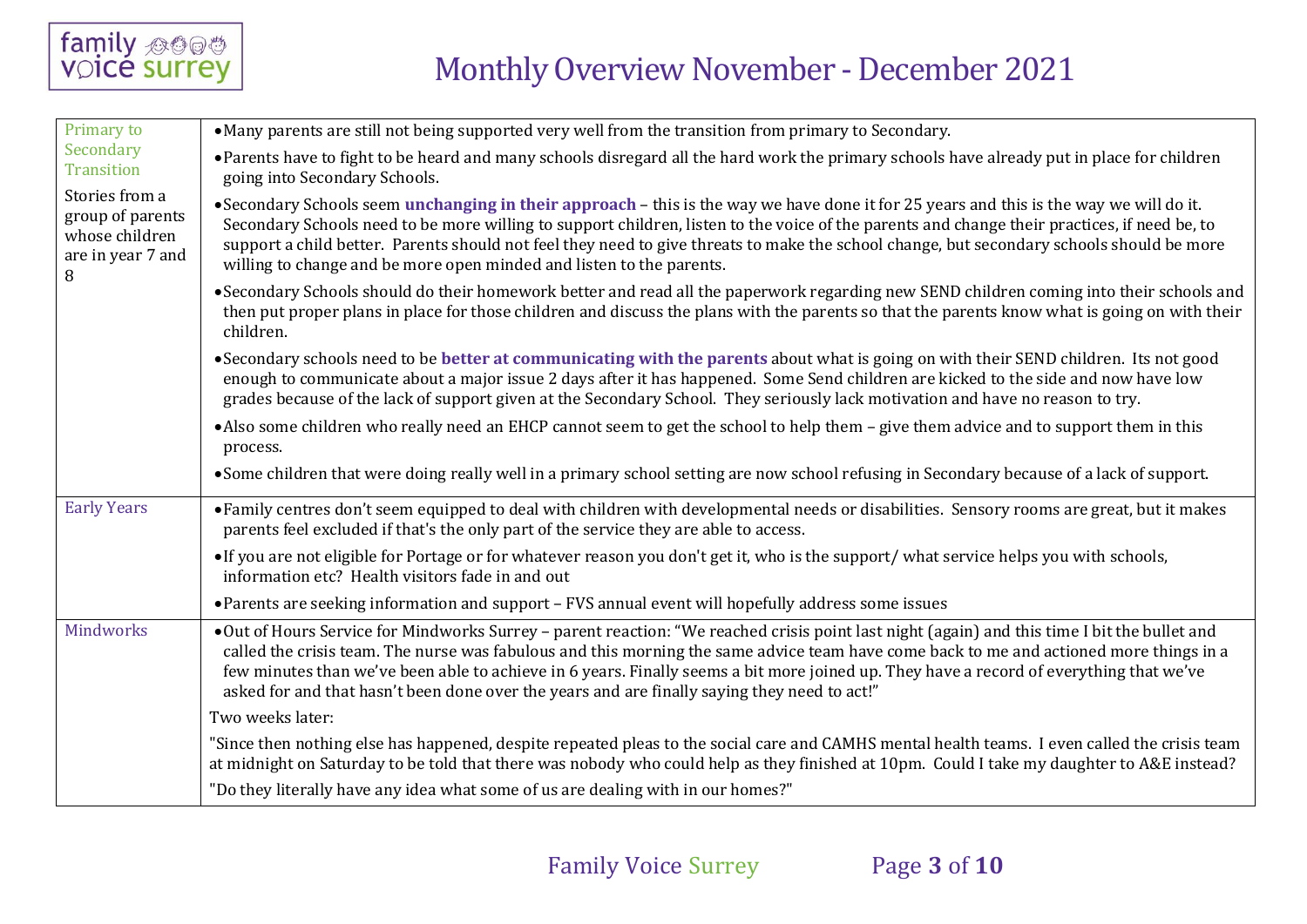

| <b>Transition</b><br>Comments from          | • There is a tendency for schools to be over positive in written reports at transition so the next setting is often ill prepared for the real needs<br>of the young person. This is a particularly big issue when young people leave education, lose their EHCPs and enter adult social care.                                                                                                                                                                                                                                                                                                                                                                          |
|---------------------------------------------|------------------------------------------------------------------------------------------------------------------------------------------------------------------------------------------------------------------------------------------------------------------------------------------------------------------------------------------------------------------------------------------------------------------------------------------------------------------------------------------------------------------------------------------------------------------------------------------------------------------------------------------------------------------------|
| parents in the<br>$16+$ and $19+$<br>groups | . The "emergency planning" was a very useful session and whilst a lot of it was common sense it made me realise that whilst I may be<br>prepared for many emergencies I have made no effort, except in the case of fire, to teach either of my children what to do in case of<br>emergency. They are growing up and I really need to prepare them both so I should start imparting some information  and the sooner the<br>better!                                                                                                                                                                                                                                     |
|                                             | • Felt it was vital to make contact with other parents in my position, invaluable moral support.                                                                                                                                                                                                                                                                                                                                                                                                                                                                                                                                                                       |
|                                             | • Hearing from people ahead of you helps you plan and mentally prepare for what needs doing next. It's valuable information to allow you to<br>take a pragmatic approach to finding solutions to future problems.                                                                                                                                                                                                                                                                                                                                                                                                                                                      |
|                                             | • Perhaps people need some sort of event around mental health, transition to adulthood, the difference between having a breakdown as a<br>child / young adult, support, rights, the difficulties with fluctuating capacity, how to plan for someone who is usually mentally all there (and<br>perhaps doesn't want to give power of attorney as they think they are independent and can cope) and then loses it periodically and finds<br>themselves in hospital (briefly without capacity), who to call in a crisis e.g. suicidal thoughts, cutting wrists? Who is there in an actual<br>emergency, when 'you are on our waiting list come back later' is not enough? |
| Therapies                                   | • Lack of Occupational Therapists is being felt by both schools and parents and causing huge distress.                                                                                                                                                                                                                                                                                                                                                                                                                                                                                                                                                                 |
| <b>Parent Wellbeing</b>                     | • The event was received well and people were engaged during the session. Parents afterwards were all talking about how effective<br>Neurographica was to help them relax and de-stress, as well as overcoming their worries. In general, people would be happy to have a<br>session every month and one lady was so impressed that she said she would look into courses to become an instructor herself.                                                                                                                                                                                                                                                              |
|                                             | •I have a "good" story to share that I have personally experienced it myself. I have been enjoying a concessionary charge to access the leisure<br>centre in Staines (Spelthorne Everyone Active) as a Carer even when I go on my own. Most leisure centres/swimming pools only offer<br>concessions to carers when they accompany the person they care for. I love going swimming on my own to recharge my batteries and be<br>ready to take care of my disabled child.                                                                                                                                                                                               |
|                                             | • Many attendees to Nicola Reekie (PDA Space)'s workshop said thanks, that it was helpful. Just seeing Parent carers setting aside that time<br>and trying a few of Nicola's suggestions seemed to help with calmness in the group overall. There were a lot of positive responses. One<br>parent was quite upset but another group member was responding to their concerns then the speaker did more calming techniques to finish.<br>One person said they were off to write down a 'Happy List' there and then.                                                                                                                                                      |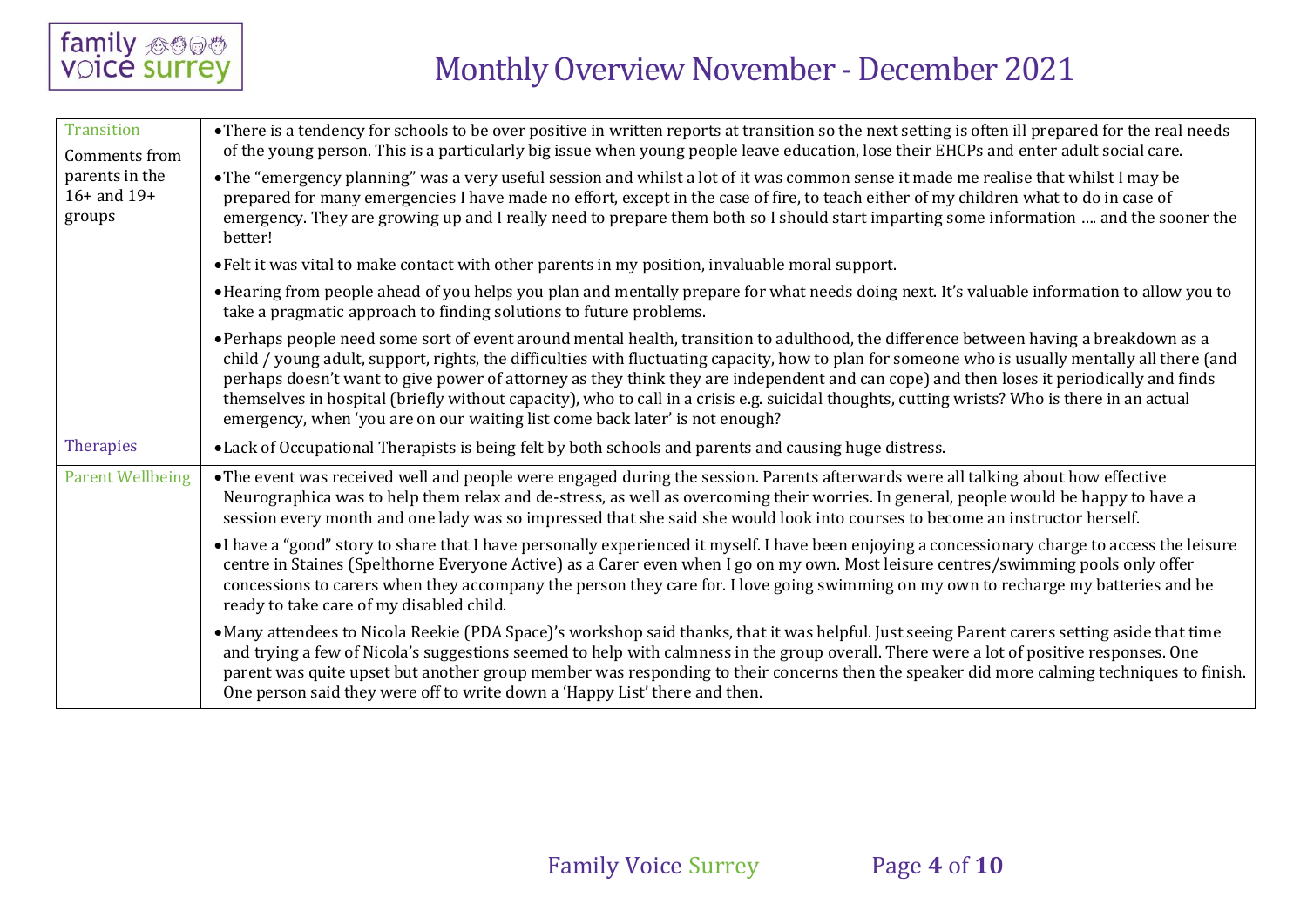

Family Voice Surrey Page **5** of **10**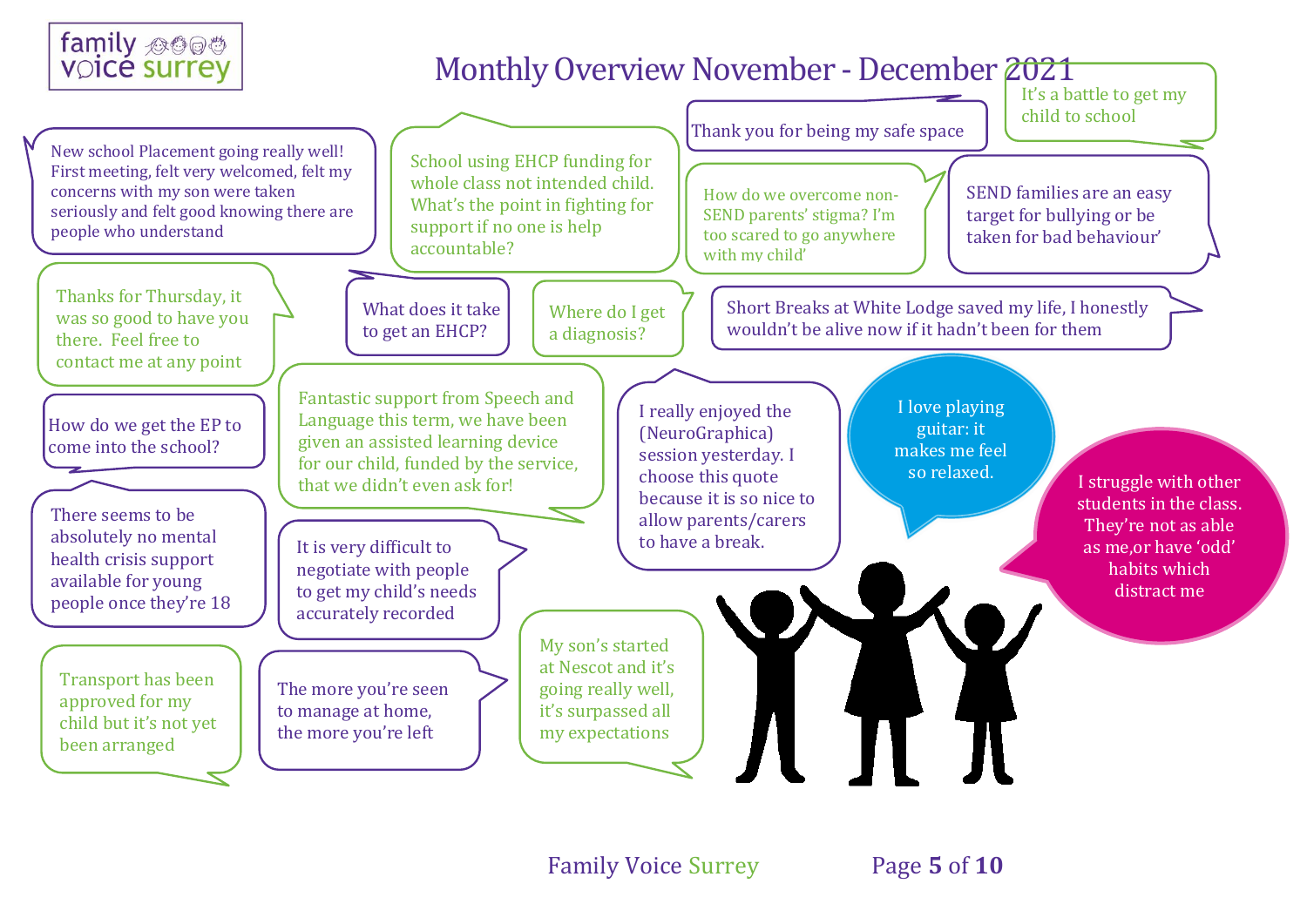

| Events      |                                                     |            |                      |                                                    |                |
|-------------|-----------------------------------------------------|------------|----------------------|----------------------------------------------------|----------------|
| 雦           |                                                     | <b>iii</b> | 當                    |                                                    | <b>iii</b>     |
| 18th Oct pm | $'16+Group'$                                        | 6(10)      | 10th Nov             | 'School Anxiety Chat'                              | 10             |
| 19th Oct    | 'Neurographica: draw yourself happy!                |            | 11 <sup>th</sup> Nov | $19+$ group                                        | $9(3 \circ)$   |
| 22nd Oct    | SEND Advice line Q&A'                               |            | 12th Nov             | 'FB live - Benedicte chats to Jess from Mindworks' |                |
| 28th Oct    | 'Chat on Restrictive Food Intake'                   |            | 15th Nov             | '16+ Group Emergency Planning'                     | 11 $(1 \circ)$ |
| 3rd Nov     | 'General Chat'                                      |            | 17th Nov             | 'General Chat'                                     |                |
| 5th Nov     | 'FB live - Q&A with Rachael Wardell'                |            | 18th Nov             | St Cuthbert's primary school                       | 10             |
| 6th Nov     | 'Preparing for Adulthood at East Surrey<br>College' |            | 23rd Nov             | Nicola Reekie "Enhancing your wellbeing"           | 13             |

\* Where registered members have not been able to attend (usually due to caring responsibilities, they often have access to recordings or slides.

| <b>Useful Information</b> |                                                                                                                                                                                                                                                                                                                                                                                                                                                                                                                                                                                                                                                                                                                                                                                                                                                                                              |  |  |  |
|---------------------------|----------------------------------------------------------------------------------------------------------------------------------------------------------------------------------------------------------------------------------------------------------------------------------------------------------------------------------------------------------------------------------------------------------------------------------------------------------------------------------------------------------------------------------------------------------------------------------------------------------------------------------------------------------------------------------------------------------------------------------------------------------------------------------------------------------------------------------------------------------------------------------------------|--|--|--|
| Runnymede Police          | Textphone service on 18000, you can also use our 999 emergency text service https://www.relayuk.bt.com/<br>Pegasus card scheme - We encourage anyone who has speech or communication difficulties to join our Pegasus card<br>scheme, which could save you time and help you in an emergency. Visit https://surrey.police.uk/Pegasus for more<br>information.<br>InterpreterNow - We've partnered with @Interpreter_Now to provide a British Sign Language Video Relay Service that<br>puts BSL users in immediate contact with an online interpreter - https://interpreternow.co.uk/<br>Herbert Protocol - a form that carers, family or friends of a vulnerable person, or the person themselves can fill in. It<br>contains a list of information to help the police if the person goes missing. For more information visit:<br>https://www.surrey.police.uk/notices/af/herbert-protocol/ |  |  |  |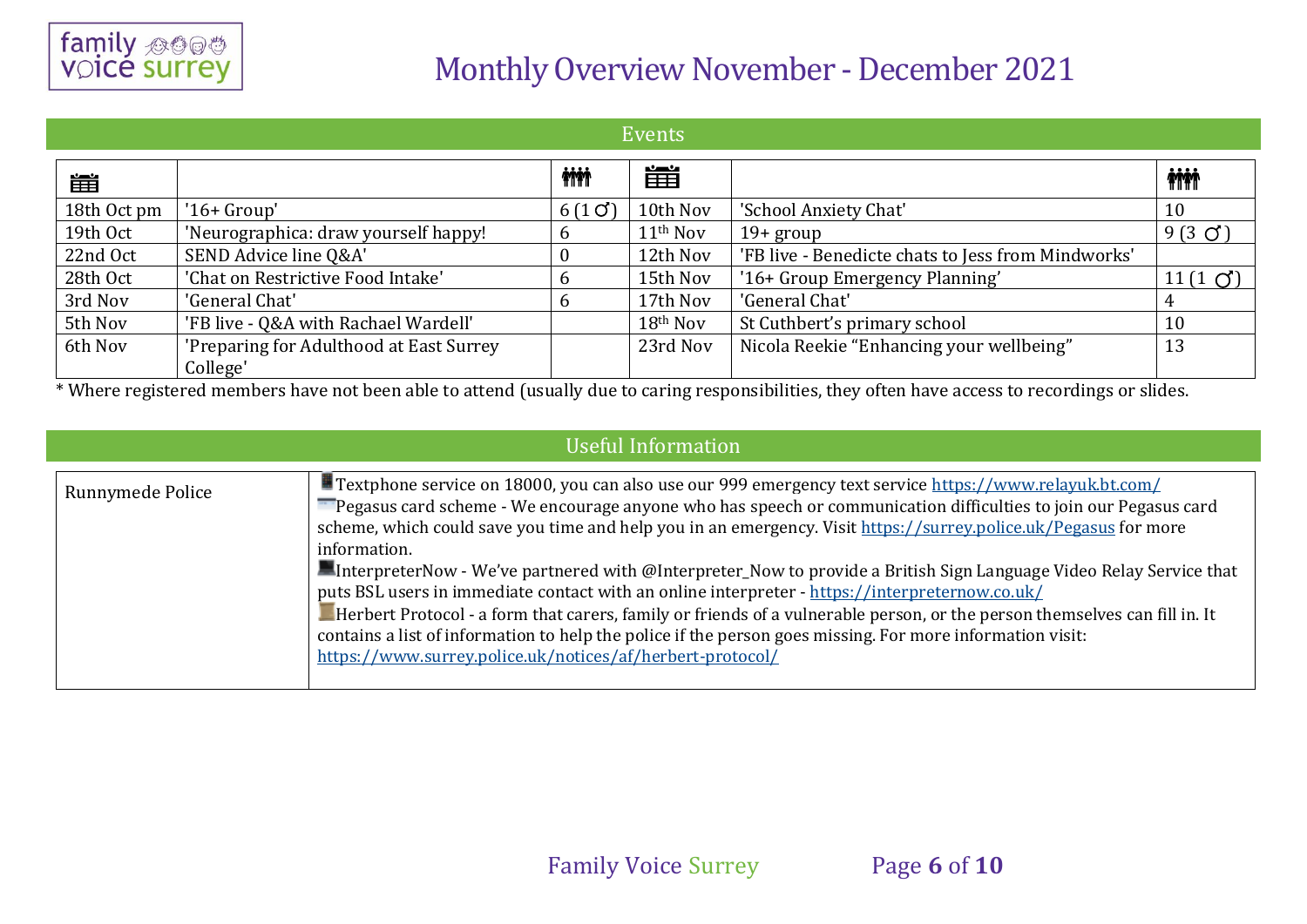

#### Participation work

|  | Project update |
|--|----------------|
|  |                |

| Project                                                                                          | <b>Update</b>                                                                                                                                                                                                                                                                                                                                                                                                                                                                                                                                                                                                                                                                                                                                                                                                                                                                                                             |
|--------------------------------------------------------------------------------------------------|---------------------------------------------------------------------------------------------------------------------------------------------------------------------------------------------------------------------------------------------------------------------------------------------------------------------------------------------------------------------------------------------------------------------------------------------------------------------------------------------------------------------------------------------------------------------------------------------------------------------------------------------------------------------------------------------------------------------------------------------------------------------------------------------------------------------------------------------------------------------------------------------------------------------------|
| <b>SEND Transport</b>                                                                            | • Continuing to meet regularly with the SEND transport team to address ongoing issues, please do email<br>Leanne leanne.h@familyvoicesurrey.org with any difficulties or feedback (good and bad) about SEND Transport<br>• Continuing to work with SEND Transport on communication and providing relevant and accessible information                                                                                                                                                                                                                                                                                                                                                                                                                                                                                                                                                                                      |
| <b>Autism</b>                                                                                    | • The Autism Strategy is now in its implementation stage, we are co-leading on two workstreams which are:<br>Information, Awareness and Understanding and Education and Preparing for Adulthood. We will be having regular<br>meetings and seeking regular feedback from families.                                                                                                                                                                                                                                                                                                                                                                                                                                                                                                                                                                                                                                        |
| <b>Early Years</b>                                                                               | • We were delighted to bring you our annual event this year it was focusing on early years during the week of<br>the 15 <sup>th</sup> November. See the newsletter for more details.<br>•Our next Early Years group will be on Thursday 2 <sup>nd</sup> December at 11am and we are delighted to welcome Dr Kathryn<br>Hollins who was a huge part of our event - she has offered to come back and talk to families and answer questions on<br>parent well being in the early years. Please do book your space by emailing Emily<br>- runnymede@familyvoicesurrey.org and we look forward to seeing you there!<br>•Our January Early Years group will be on Friday 14th January 2022 at 11am and we are so excited to have Surrey<br>Libraries joining us for a very special rhyme time tailored to babies and children with additional needs. To book your<br>place please email Emily - runnymede@familyvoicesurrey.org |
| <b>Alternative Provision</b><br>and Emotionally Based<br><b>School Non-Attendance</b><br>(EBSNA) | . We will be working with Surrey CC to understand what their alternative provision strategy means for families,<br>and working on ways to ensure information is accessible to families.<br>• We are working on some projects around emotionally based school non-attendance (EBSNA) and we will be working<br>with Surrey and health along with Surrey Youth Focus to get a better understanding of the size of this cohort of<br>children and bring the lived family experiences to ensure it is at the heart of this work.                                                                                                                                                                                                                                                                                                                                                                                              |
| <b>EHCP Processes</b>                                                                            | . We are continuing to plan our webinars and will start recording them in December so we hope to start rolling these<br>out over the coming months.<br>• We will be meeting regularly with the SEND admissions team ahead of the key stage transfers in February, we hope<br>this will enable us to keep abreast of challenges and support communication to families.                                                                                                                                                                                                                                                                                                                                                                                                                                                                                                                                                     |
| <b>Inclusion</b>                                                                                 | . We continue to feed into the inclusion work happening across Surrey and ensure that the parent carer voice is at the<br>heart of everything that we do - your stories really do allow us to continue to work this way.                                                                                                                                                                                                                                                                                                                                                                                                                                                                                                                                                                                                                                                                                                  |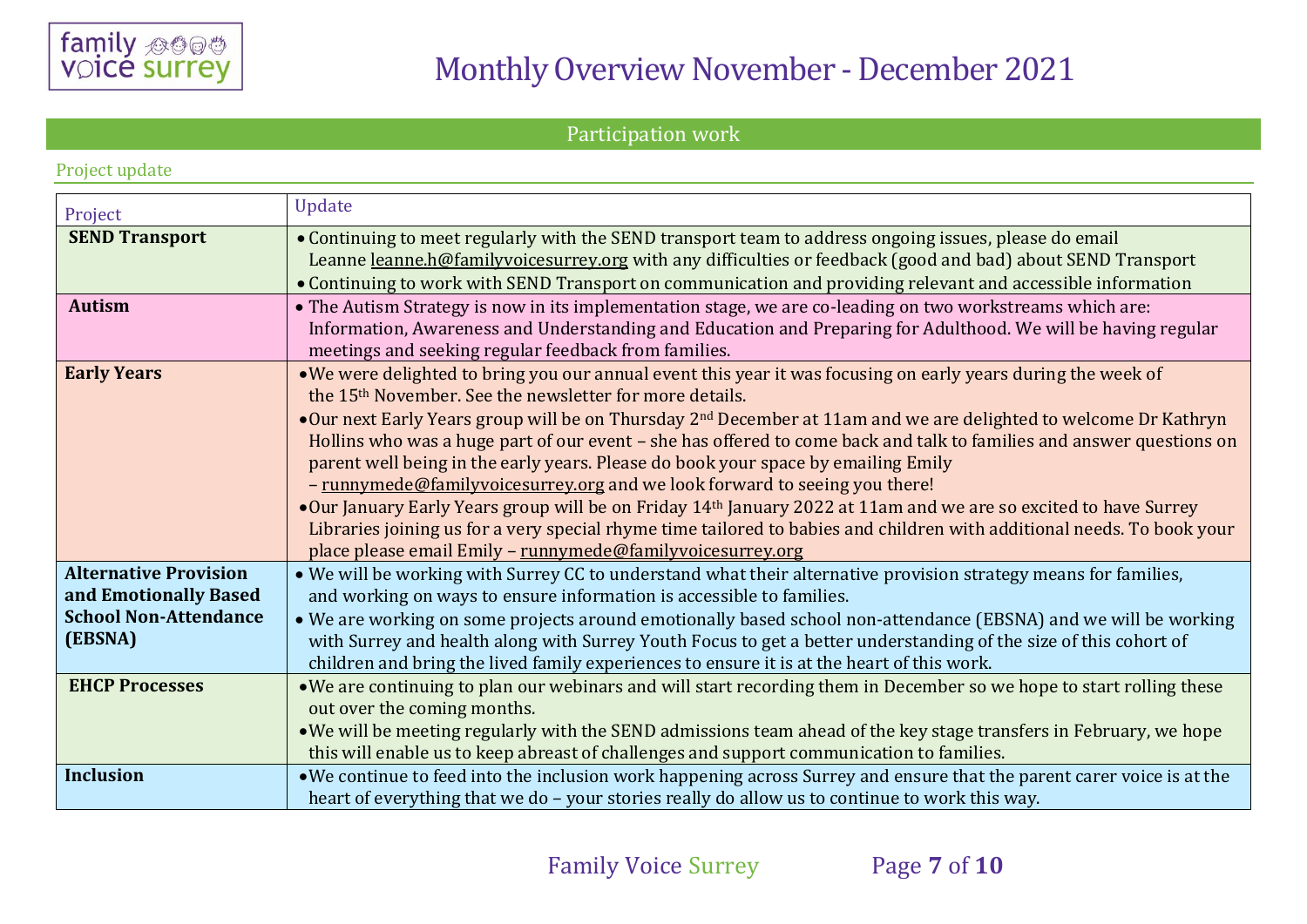

|                                               | • We are involved in the Team Around the School which is being piloted in Spelthorne and will gradually roll out across<br>Surrey over the next year. We hope to be able to provide further information for families soon.<br>• We will be working on the development of the Ordinarily Available guidance – this is going to be a document<br>primarily for families to understand what support should be available in school and the different stages that support                                                                                                                  |
|-----------------------------------------------|---------------------------------------------------------------------------------------------------------------------------------------------------------------------------------------------------------------------------------------------------------------------------------------------------------------------------------------------------------------------------------------------------------------------------------------------------------------------------------------------------------------------------------------------------------------------------------------|
|                                               | looks like.<br>• We are also working with Surrey on developing some best literacy practice guidance for families to understand what<br>support is available to their child who maybe struggling with literacy.                                                                                                                                                                                                                                                                                                                                                                        |
| <b>Preparing for</b><br><b>Adulthood</b>      | •We were delighted to attend the event at East Surrey College on the 6 <sup>th</sup> November, it was great to meet in person and<br>it was well attended with a large range of stall holders and panel discussions.                                                                                                                                                                                                                                                                                                                                                                  |
|                                               | • We will be working with the PFA team on developing a brochure of comprehensive guidance for young people with<br>the aim of it being given to them during a year 9 annual review and continuing with them from there. It is one of the<br>ways they are looking to improve the communication and trying to make everything clear and less confusing as.<br>• The PFA team have agreed to join our Facebook lives on a regular basis - more details will follow as to when the first<br>one will be.                                                                                 |
| <b>Health</b>                                 | • Andrew Smart from Surrey Heartlands asked us to arrange a focus group for Parent Carers to help them better<br>understand how they might use digital technology to improve the care they offer to surrey residents. Participation<br>was excellent and Surrey Heartland have taken away all points raised to look into further to see how they can be<br>incorporated into the programme. Once it is ready to be trialled, they are going to come back to the focus group to ask<br>them to see how they think it works. It really it a great example of collaboration at its best! |
| <b>Social Care:</b><br><b>Direct Payments</b> | • The Direct payments policy is being re-evaluated. The aim is for it to be concluded by March 2022. Kate is attending<br>the monthly meetings and all aspects are being reviewed. SCC is keen to gain feedback directly from families that<br>already use Direct payments to understand their first hand lived experiences and how they would like it to be<br>improved. If you or any of the families you speak to use or have used Direct payments then please ask them to get in<br>touch with Kate. kate.g@familyvoicesurrey.org                                                 |

Kate provided support to the CCG in revision of the policy for the assessment and delivery of Children and Young People's Continuing Care. While the CCG would always want to ensure full stakeholder engagement, and as far as possible co-production when writing policy, the input of Family Voice for a parent and carers view was particularly important for this document as sensitive issues such as provision and arrangements for end of life care need described accurately but compassionately.

Kate kindly reviewed the draft policy and provided helpful feedback and met with the Senior Commissioner writing the policy to assist with clarifications. The policy reads as a more accessible and empathetic document as a result and is now ready for governance processes for approval. It will be made available via Local Offer shortly. *Gavin Spiller, NHS Surrey Heartlands Clinical Commissioning Group*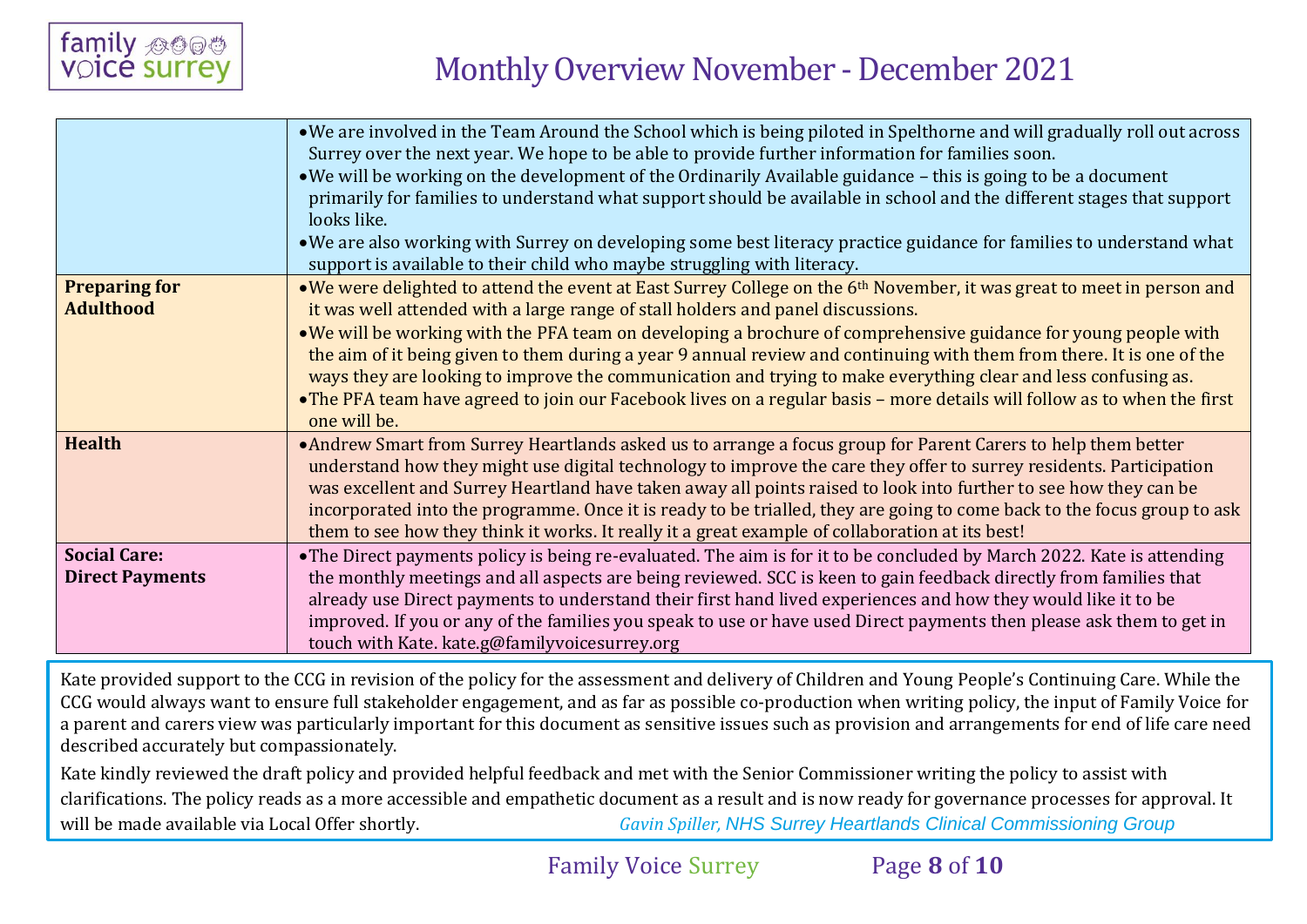

#### Meetings attended

| Project                | Meeting                             | Project          | Meeting                                       |
|------------------------|-------------------------------------|------------------|-----------------------------------------------|
| <b>SEND Transport</b>  | <b>Meeting with Service Manager</b> | Core             | CFLLC select committee RE SEND Transformation |
| <b>PFA</b>             | <b>Comms and Engagement</b>         | Core             | West Sussex Parent Carer Forum                |
| <b>PFA</b>             | Event at East Surrey College        | Core             | SENCO update meeting                          |
| Autism                 | <b>Autism Strategy Event</b>        | Core             | <b>High Sheriff</b>                           |
| <b>PFA</b>             | PFA Programme Board                 | Core             | SEND Transformation catch up                  |
| Inclusion              | <b>SEMH Steering Group</b>          | Core             | <b>SEND Transformation Board</b>              |
| Autism                 | Autism Strategy: Information,       | Core             | Rachael Wardell                               |
|                        | <b>Understanding and Awareness</b>  |                  |                                               |
|                        | Workstream                          |                  |                                               |
| <b>EBSNA</b>           | <b>EBSNA</b> meeting                | Core             | SIASS steering group                          |
|                        |                                     |                  |                                               |
| Health                 | Health and inequalities design      | Core             | <b>Strategic Conveners</b>                    |
|                        | transformation workstream           |                  |                                               |
| <b>EWMH</b>            | ND pathway weekly meetings          | Core             | <b>SEND Partnership Board</b>                 |
|                        | Select Committee with Jim Nunn      | Health           | Meeting with OT                               |
| Health                 | Digital Navigator Workstream        | <b>EWMH</b>      | Mindworks Leadership Team planning meeting    |
| <b>Direct Payments</b> | Direct Payments strategy group      | Inclusion/Health | SEMH steering group                           |